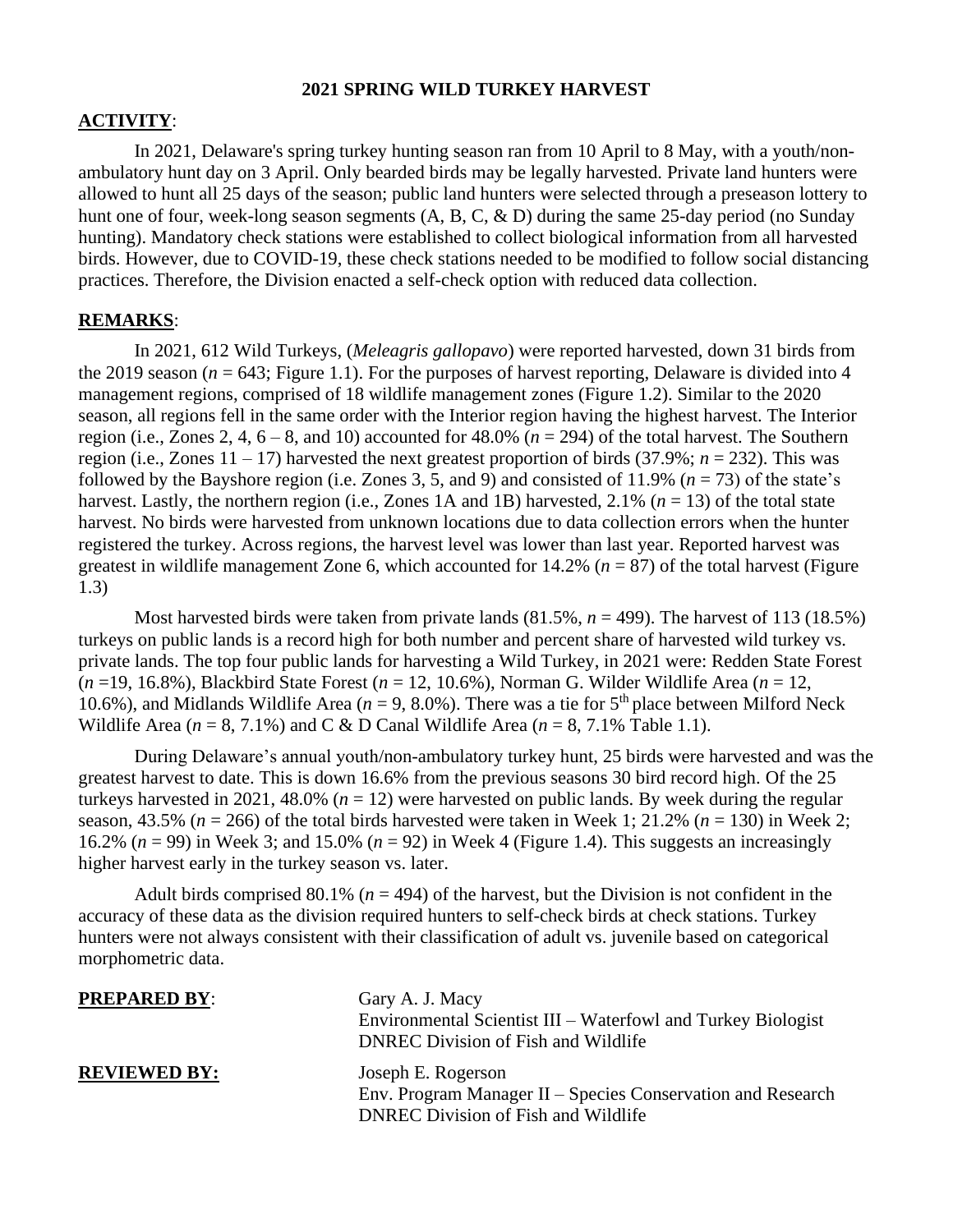

Figure 1.1. Annual harvest of Eastern Wild Turkeys (*Meleagris gallopavo*) in Delaware from 1991 – 2021 classified by age groups (i.e., adult, juvenile, and unknown).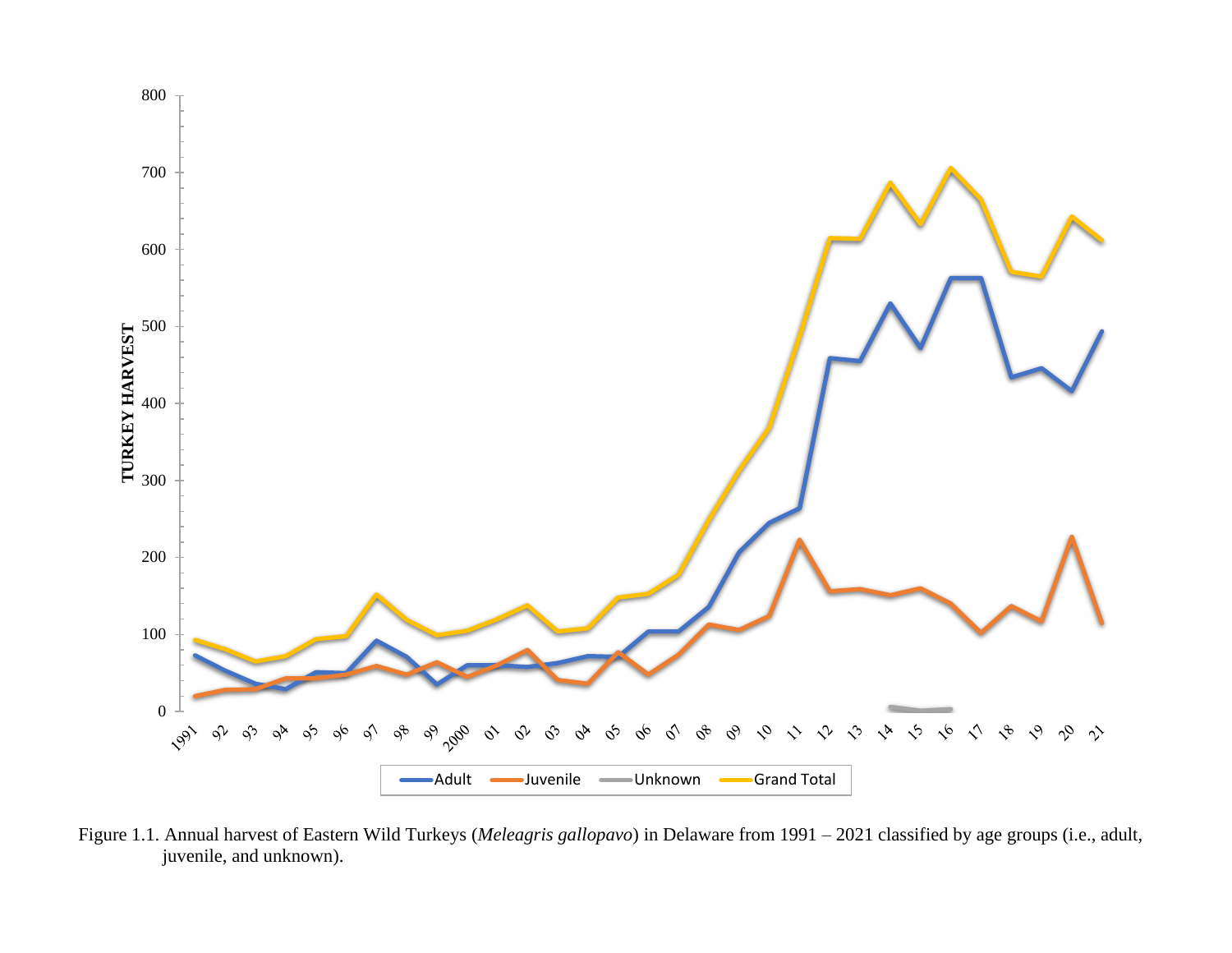Table 1.1. Wild Turkey (*Meleagris gallopavo*) harvest distribution among DNREC Division of Fish and Wildlife and Department of Agriculture Forest Service owned public lands hunted during the 2021 Delaware spring turkey season. Public lands harvest data from 2016 – 2020 are also displayed.

| <b>Public Land Hunting Areas</b>     | 2014             | 2015           | 2016             | 2017           | 2018           | 2019           | 2020           | 2021           |
|--------------------------------------|------------------|----------------|------------------|----------------|----------------|----------------|----------------|----------------|
| Assawoman Wildlife Area (WA)         | $\overline{2}$   | $\overline{2}$ | $\overline{2}$   | $\overline{2}$ | 3              | $\overline{2}$ | 5              | 3              |
| Augustine WA                         | $\boldsymbol{0}$ | $\overline{0}$ | $\mathbf{1}$     | $\overline{0}$ | $\mathbf{1}$   | $\overline{0}$ | 3              | 1              |
| <b>Blackiston WA</b>                 | 6                | $\overline{4}$ | $\overline{4}$   | 6              | $\overline{7}$ | $\overline{4}$ | 9              | 6              |
| C & D Canal WA                       | 7                | 6              | $\tau$           | 3              | 7              | 8              | 9              | 8              |
| Cedar Swamp WA                       | $\overline{2}$   | 3              | 5                | $\overline{4}$ | 3              | $\overline{4}$ | 3              | 3              |
| Eagles Nest WA                       | $\overline{2}$   | $\overline{2}$ | $\mathbf{1}$     | 3              | $\overline{2}$ | 3              | $\overline{4}$ | 5              |
| Industrial Forest WA - Barr & Laurel | $\mathbf{1}$     | 3              | 3                | $\mathbf{1}$   | $\mathbf{1}$   | $\overline{2}$ | 3              | $\overline{0}$ |
| Little Creek WA                      | 6                | 7              | 3                | 8              | 5              | $\overline{2}$ | $\overline{2}$ | 5              |
| Marshy Hope WA                       | 1                | $\overline{2}$ | $\overline{2}$   | $\overline{4}$ | 3              | $\overline{2}$ | $\overline{4}$ | 3              |
| Midlands WA                          | 5                | 5              | 5                | 11             | 8              | $\overline{4}$ | $\overline{4}$ | 9              |
| Milford Neck WA                      | 1                | $\overline{2}$ | 5                | $\overline{4}$ | $\overline{4}$ | 5              | $\overline{4}$ | 8              |
| Nanticoke WA                         | 1                | 1              | $\overline{2}$   | 3              | $\overline{2}$ | $\mathbf{1}$   | 3              | 5              |
| Norman G. Wilder WA                  | 12               | 9              | 12               | 12             | 10             | 11             | 6              | 12             |
| Old Furnace WA                       | 3                | 1              | 3                | 3              | 5              | $\mathbf{1}$   | 5              | 3              |
| Prime Hook WA                        | $\overline{0}$   | $\overline{0}$ | $\overline{0}$   | $\mathbf{1}$   | $\overline{0}$ | $\mathbf{1}$   | $\overline{0}$ | $\mathbf{1}$   |
| Tappahanna WA                        | $\overline{2}$   | $\overline{2}$ | 3                | 6              | $\overline{4}$ | 3              | 3              | $\overline{4}$ |
| <b>Ted Harvey Conservation Area</b>  | $\mathbf{1}$     | 1              | $\mathbf{1}$     | $\overline{4}$ | 3              | $\overline{2}$ | 6              | $\mathbf{1}$   |
| <b>Woodland Beach WA</b>             | 3                | 3              | $\boldsymbol{0}$ | $\overline{0}$ | 3              | 3              | $\overline{2}$ | $\overline{2}$ |
| <b>Blackbird State Forest</b>        | $\overline{2}$   | $\overline{0}$ | 8                | 9              | 8              | $\overline{7}$ | $\overline{7}$ | 12             |
| <b>Redden State Forest</b>           | 23               | 12             | 21               | 22             | 15             | 12             | 21             | 19             |
| <b>Taber State Forest</b>            | 3                | $\mathbf{1}$   | $\boldsymbol{0}$ | $\mathbf{1}$   | $\mathbf{1}$   | $\overline{4}$ | $\overline{2}$ | $\overline{2}$ |
| <b>Total</b>                         | 83               | 66             | 88               | 106            | 95             | 81             | 106            | 112            |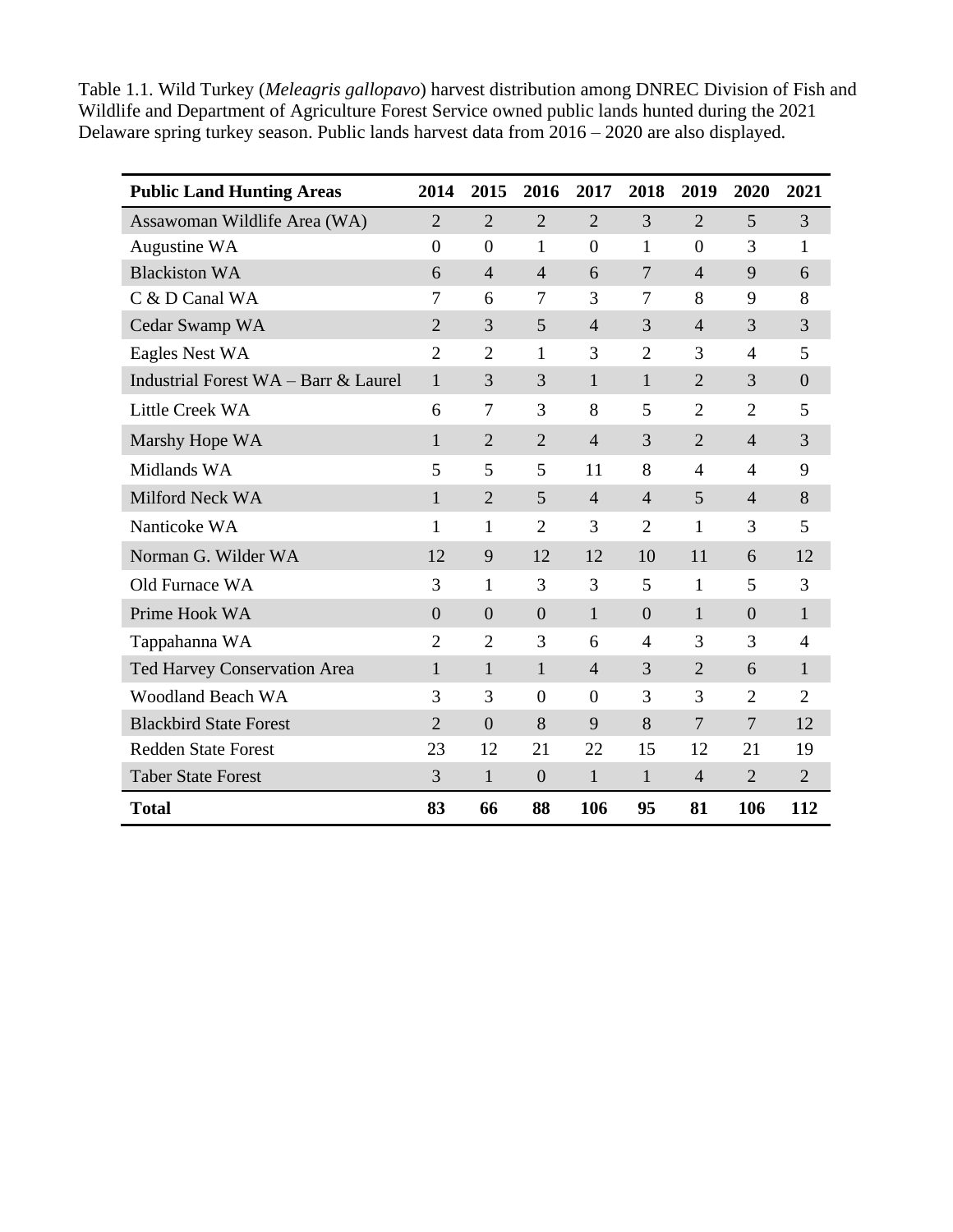

Figure 1.2. Wild Turkey (*Meleagris gallopavo*) management regions (Bayshore [tan], Interior [amber], Northern [light brown], and Southern [yellow]) and associated management zones (1A, 1B, and  $2 - 17$ ) in Delaware.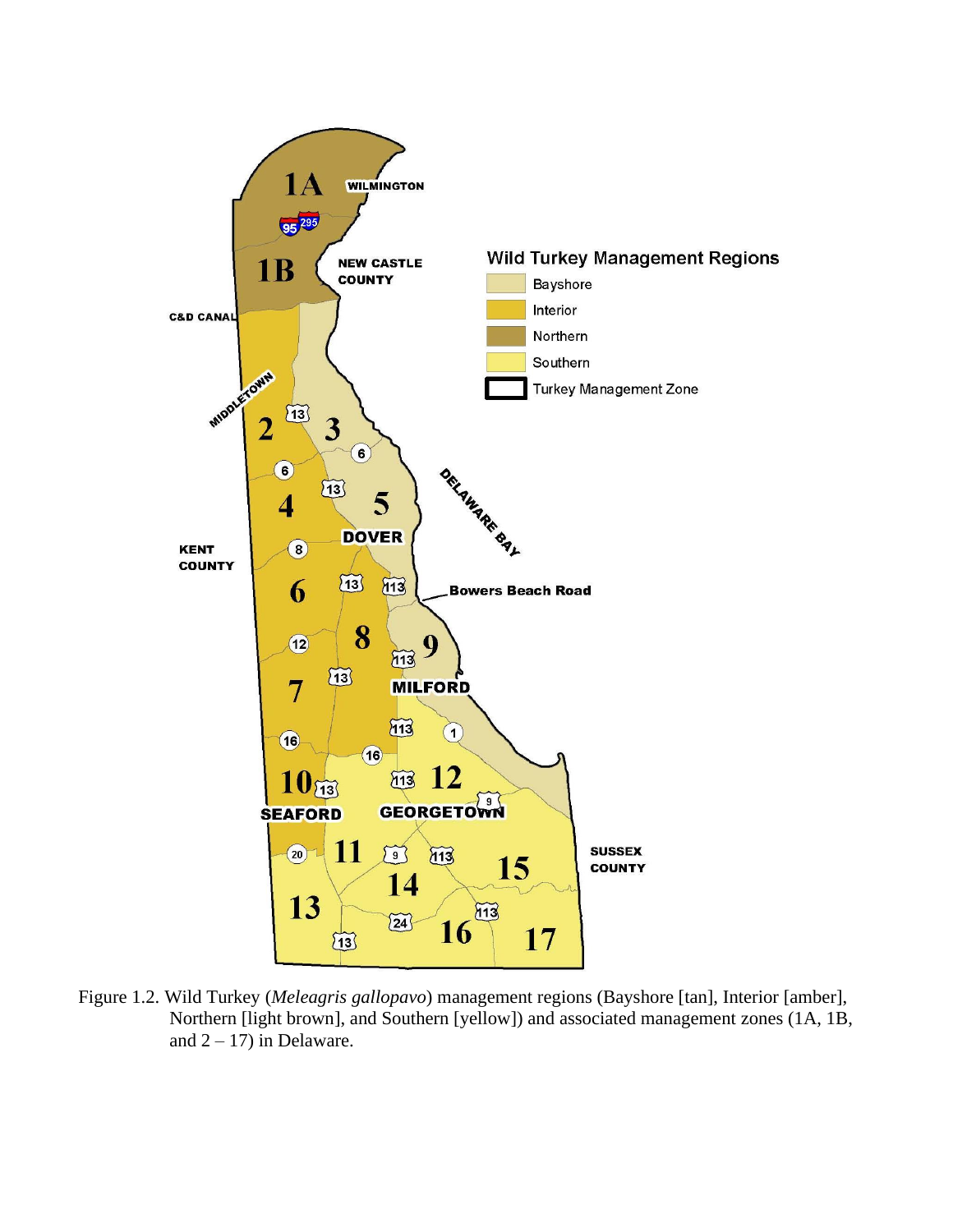

Figure 1.3. Spring 2021 Delaware Wild Turkey (*Meleagris gallopavo*) harvest on public and private lands by hunting zone.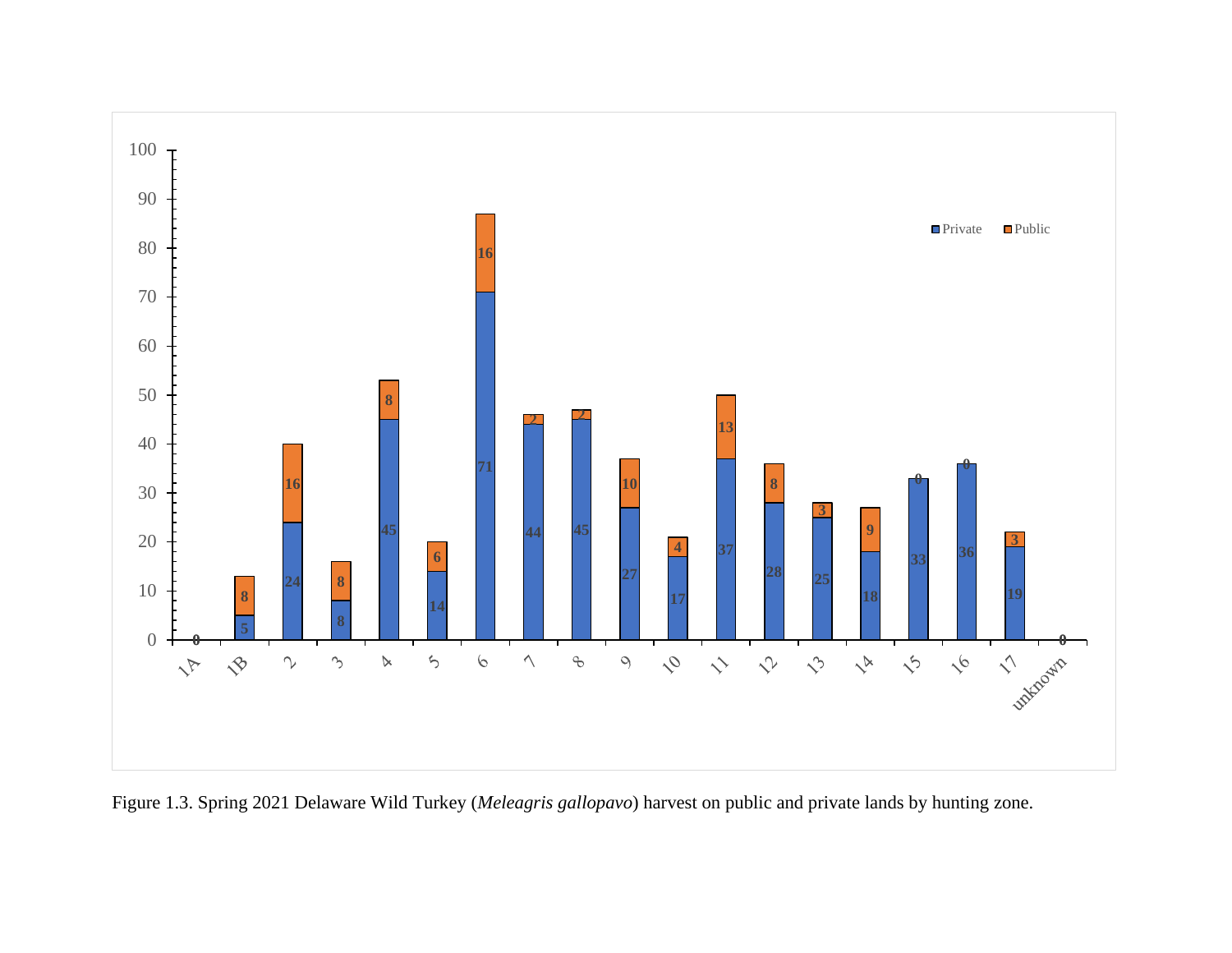

Figure 1.4. Spring 2020 Wild Turkey (*Meleagris gallopavo*) harvest by week on public and private lands. Including youth (4 April), regular seasons (11 April – 9 May, 2020).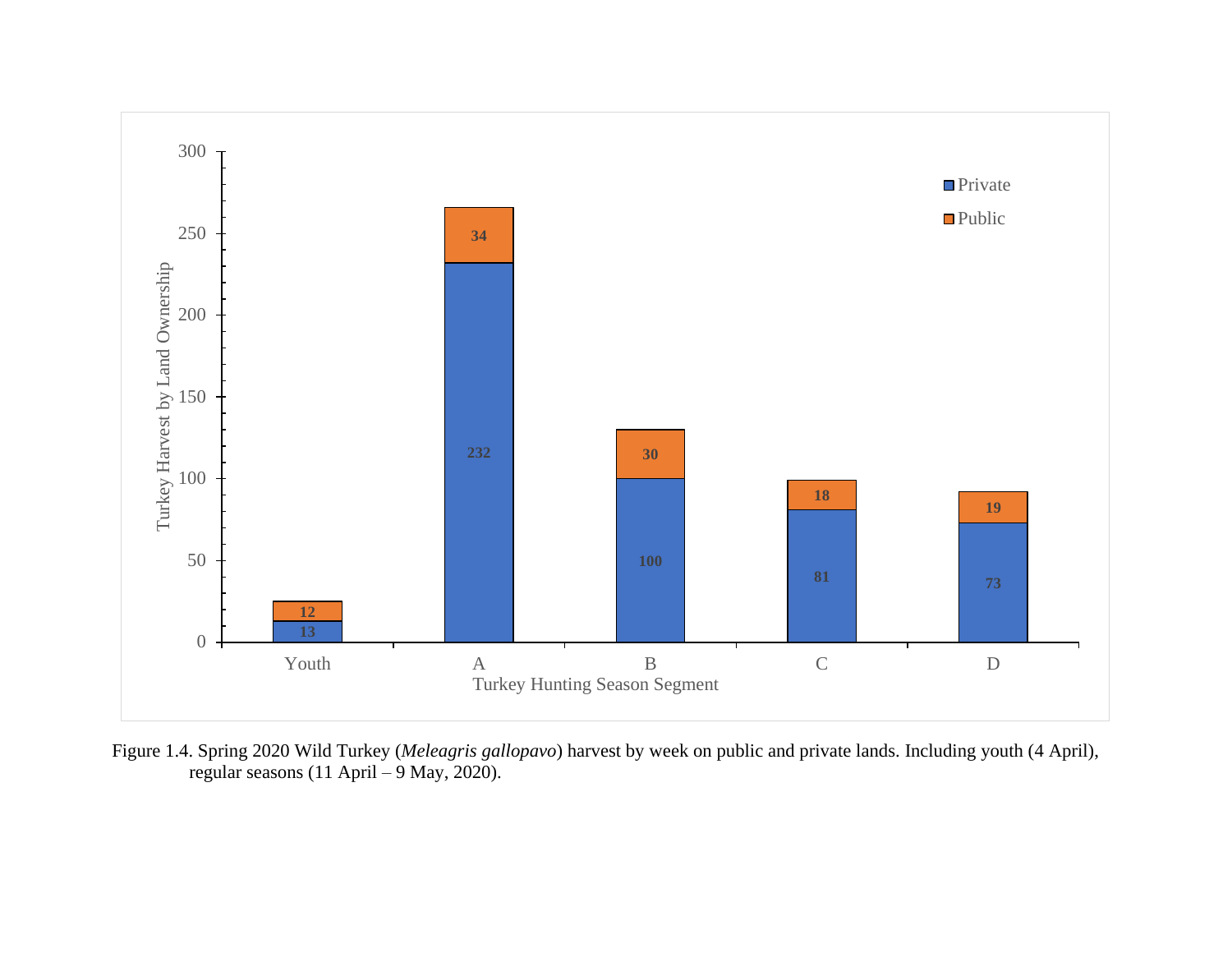#### **2021 SUMMER TURKEY PRODUCTIVITY SURVEY**

### **ACTIVITY**:

Since 2010, the Delaware Division of Fish and Wildlife has used a volunteer-based survey to record observations of Wild Turkeys across the state during the months of July and August. The primary purpose of this survey is to generate an index of annual turkey productivity and recruitment, expressed as the ratio of observed poults (young) per hen (adult female). In addition, data will be used to track the health and distribution of the turkey population, as well as, evaluate potential regional differences in reproductive success within Delaware.

Participants were asked to record observations of turkeys in the months of July and August during the course of their daily activities. Using a Division-provided data sheet, participants recorded the date and number of gobblers (adult male), hens, and poults seen during each observation (Figure 2.1). If the participant was unable to distinguish age/sex of the birds, they were recorded as "unknown." Effort was made to instruct observers to avoid documenting multiple encounters with the same flock or brood of birds during the survey period. Participants were also asked to record the Turkey Management Zone (TMZ) in which each encounter occurred; Delaware is divided into 18 TMZs (Figure 1.2).

#### **REMARKS**:

As a result of low staff availability, the 2021 turkey productivity surveys were not conducted. With an increase in staff currently in place, we intend to resume productivity surveys in 2022.

| <b>PREPARED BY:</b> | Gary A. J. Macy<br>Environmental Scientist III – Waterfowl and Turkey Biologist<br><b>DNREC Division of Fish and Wildlife</b>   |
|---------------------|---------------------------------------------------------------------------------------------------------------------------------|
| <b>REVIEWED BY:</b> | Joseph E. Rogerson<br>Env. Program Manager II – Species Conservation and Research<br><b>DNREC Division of Fish and Wildlife</b> |